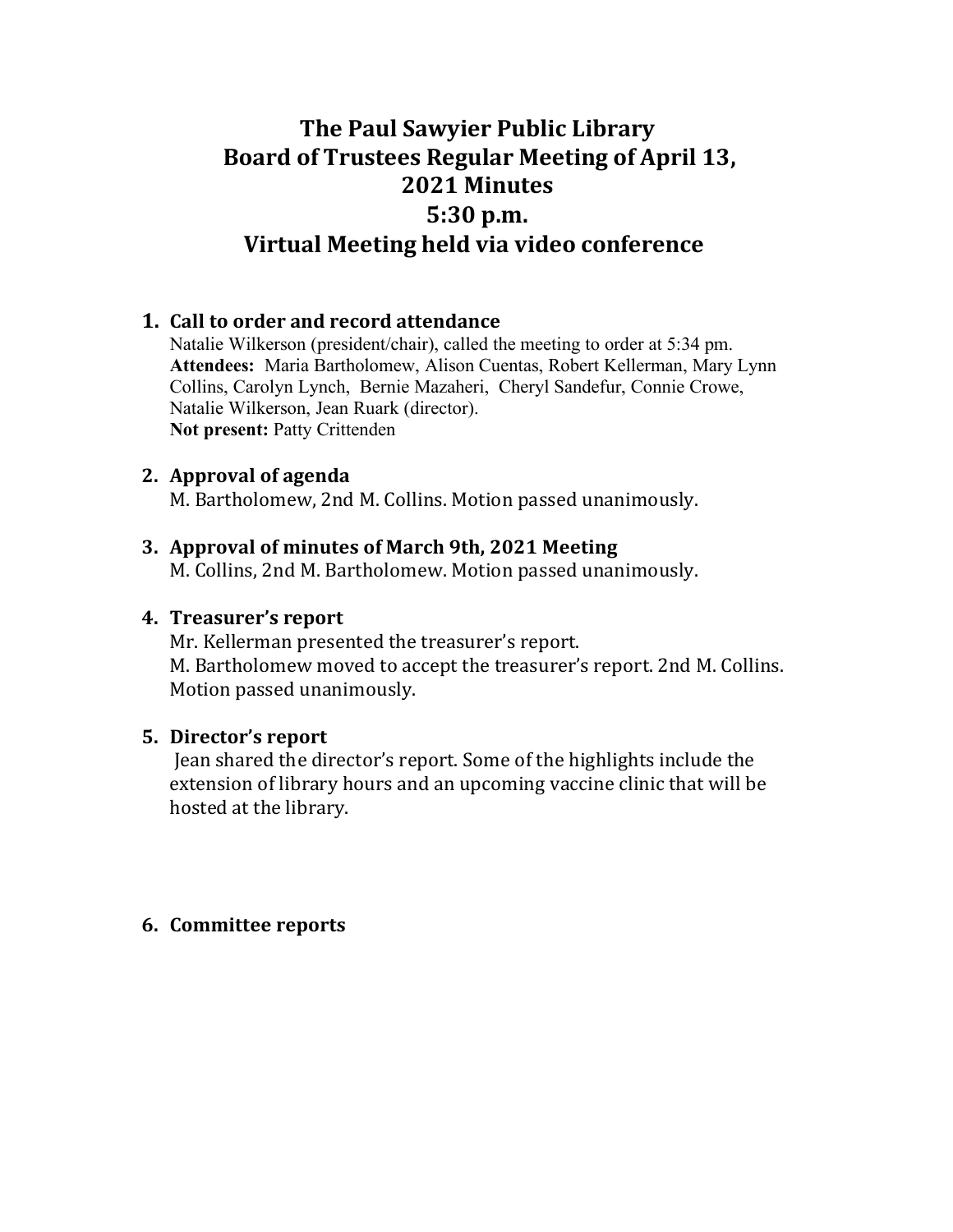**a. Budget: B. Kellerman, Chair; P. Crittenden, C. Sandefur, N. Wilkerson b. Building: A. Cuentas, Chair; B. Kellerman** 

c. Long Range: M. Collins, Chair; P. Crittenden, C. Crowe, N. Wilkerson **d. Policy/Personnel: C. Sandefur, Chair; M. Collins, B. Kellerman, B. Mazaheri**

e. Technology: M. Bartholomew, Chair; C. Crowe, A. Cuentas, C. Lynch **f. Art Ad Hoc: C. Lynch and B. Mazaheri, Co-chairs** 

## **7. New Business**

# **a. Updated Travel Policy**

C. Sandefur, as chair of the policy and personnel committee, presented the updated proposed travel policy. M. Bartholomew motioned to accept the policy as written, 2nd by C. Lynch. Motion passed unanimously.

## **b.** Leave of Absence Request

C. Sandefur also discussed upcoming board vacancies. Jean informed the board of an employee wishing to take a leave of absence. A motion was made by M. Bartholomew to grant a leave of absence request made by Mike McIntosh. 2nd by M. Collins. Motion passed unanimously.

## **8. Old Business**

No old business.

# **9. Adjournment**

M. Bartholomew motioned to adjourn at 6:05 pm. 2nd by C. Lynch

## **Reminder:**

**• Next Board meeting: May 10, 2021**

**Respectfully submitted by**